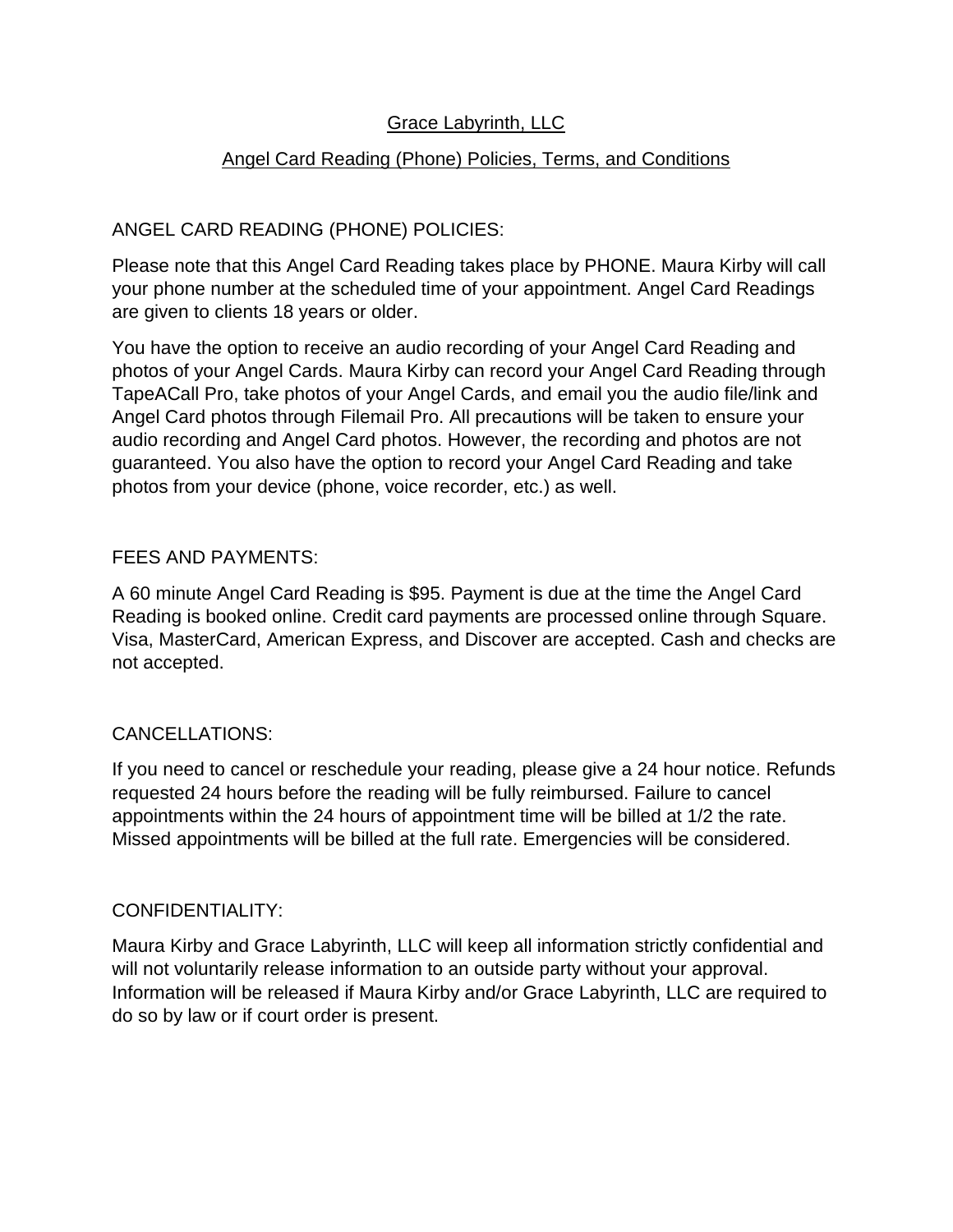#### NONDISCRIMINATION POLICY:

Maura Kirby and Grace Labyrinth, LLC do not discriminate on the basis of age, gender, religion, sexual orientation, color, heritage, race, disability, political beliefs, marital status, or family status.

### ANGEL CARD READINGS VERSUS THERAPY AND MEDICAL CARE:

Angel Card Readings are not therapy, mental health care, or medical treatment. Maura Kirby of Grace Labyrinth, LLC is not a trained psychologist or medical care provider. Angel Card Readings are not meant to be a replacement for medical treatment, psychotherapy, mental health care, treatment for psychological issues, treatment for physical illness, or treatment for substance abuse.

### WAIVER OF LIABILITY:

You are fully accountable for your own physical, mental, emotional, and spiritual wellbeing, as well as your choices, actions, and outcomes. You understand that any information given during an Angel Card Reading is of a spiritual nature. All actions and decisions are made by you and are solely your responsibility. You are responsible for your life outcomes based on your choices. You understand that an Angel Card Reading is not a substitute for legal counsel, financial guidance, medical treatment, psychotherapy, mental health care, treatment for psychological issues, treatment for physical illness, or treatment for substance abuse.

There is no guarantee that the Angel Card Reading will produce certain results. Maura Kirby and Grace Labyrinth, LLC are not liable, not responsible, and not accountable for actions chosen, or not chosen, by you. Maura Kirby and Grace Labyrinth, LLC cannot guarantee a specific outcome. Maura Kirby and Grace Labyrinth, LLC make no claims as to the effects of the Angel Card Reading. Maura Kirby and Grace Labyrinth, LLC do not warrant any results, either inferred or expressed, to be attained.

#### FEEDBACK:

If you feel dissatisfied from the Angel Card Reading or your personal needs are not being fulfilled, please inform Maura Kirby so the reading can be made to better suit your situation.